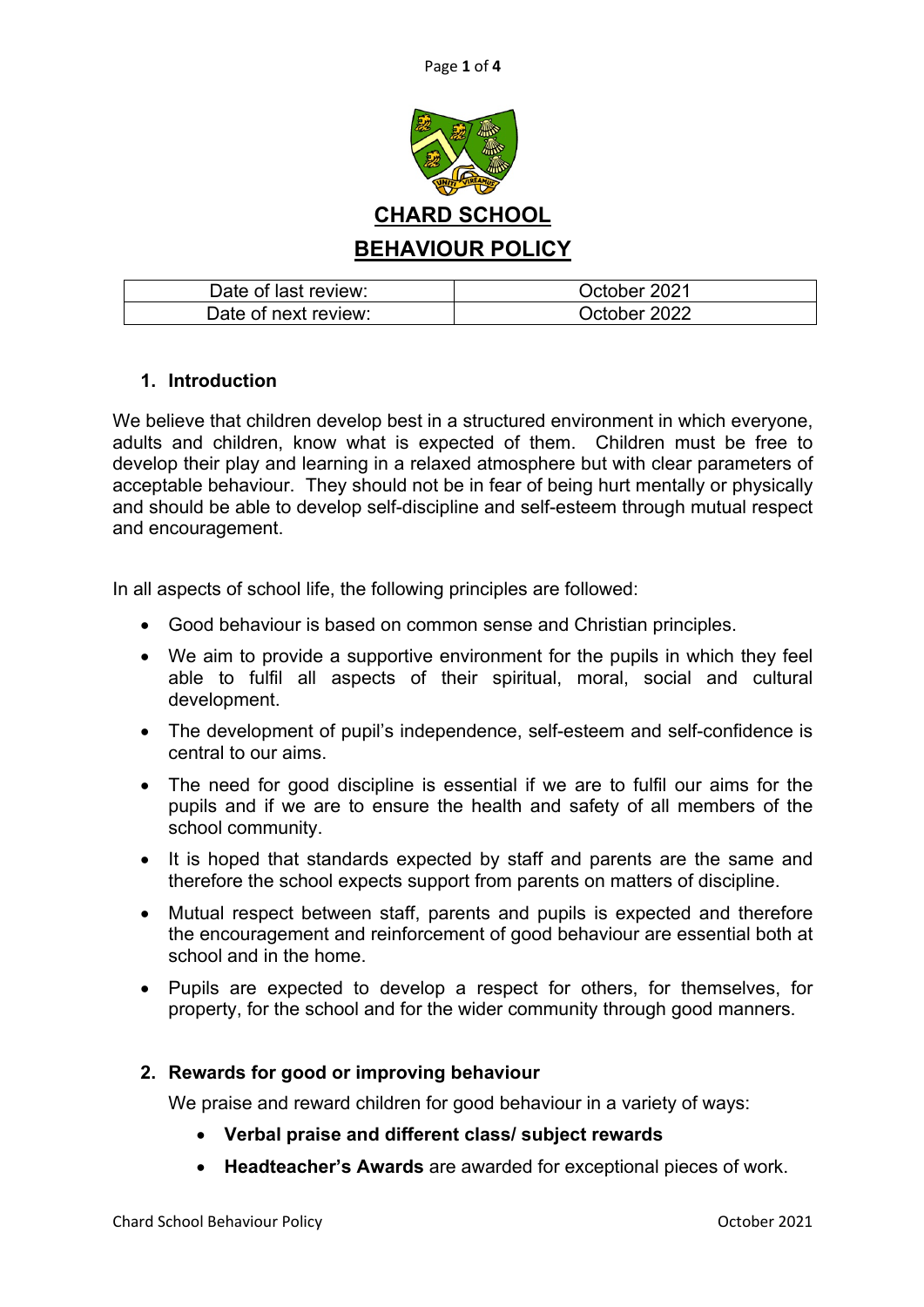- **Individual Merit Points** are awarded for model behaviour/ excellent effort/ achievement. They are collected for each child in Yr1 – 6 once a week. Each child builds a cumulative total of Merit Points throughout the year which is celebrated with the presentation of coloured badges. Red = 25 , Orange = 45, Yellow = 80, Green = 120, Blue = 160, Dark Blue =  $200$  and Purple =  $250$ .
- The children in EYFS are awarded **Stars** for model behaviour/ excellent effort/ achievement. Each child builds a cumulative total of stars throughout the year which is celebrated with the presentation of certificates.

In addition to the rewards detailed above, we promote good behaviour and a positive atmosphere in the school, in the following ways:

- Circle Time to enable children to discuss issues with each other in a calm, supportive atmosphere
- School Council Meetings to enable children to make suggestions and offer their opinions on school improvement
- One to one discussions with teachers on behaviour and friendships

## **3. Unacceptable behaviour**

- The following behaviour is considered unacceptable:
- (a) disruptive behaviour in lessons
- (b) deliberate damage to property
- (c) physical or verbal abuse of other pupils
- (d) failure to wear uniform correctly
- (e) possessing a prohibited item\*
- Pupils will be made aware of rules, as they arise (often in Assembly) and they will be expected to act within these rules.
- Where sanctions are necessary, at school, then they will be appropriate and in proportion to the offence, carried out as soon as possible, so that the child is encouraged to make a fresh start as soon as possible.
- Pupils should have the security of knowing what to expect and what is expected of them.
- All adults apply rules consistently.
- All adults aim to be positive role models for the pupils with regard to courtesy, care and friendliness.
- The pupils should always be praised for showing kindness to others and for being helpful.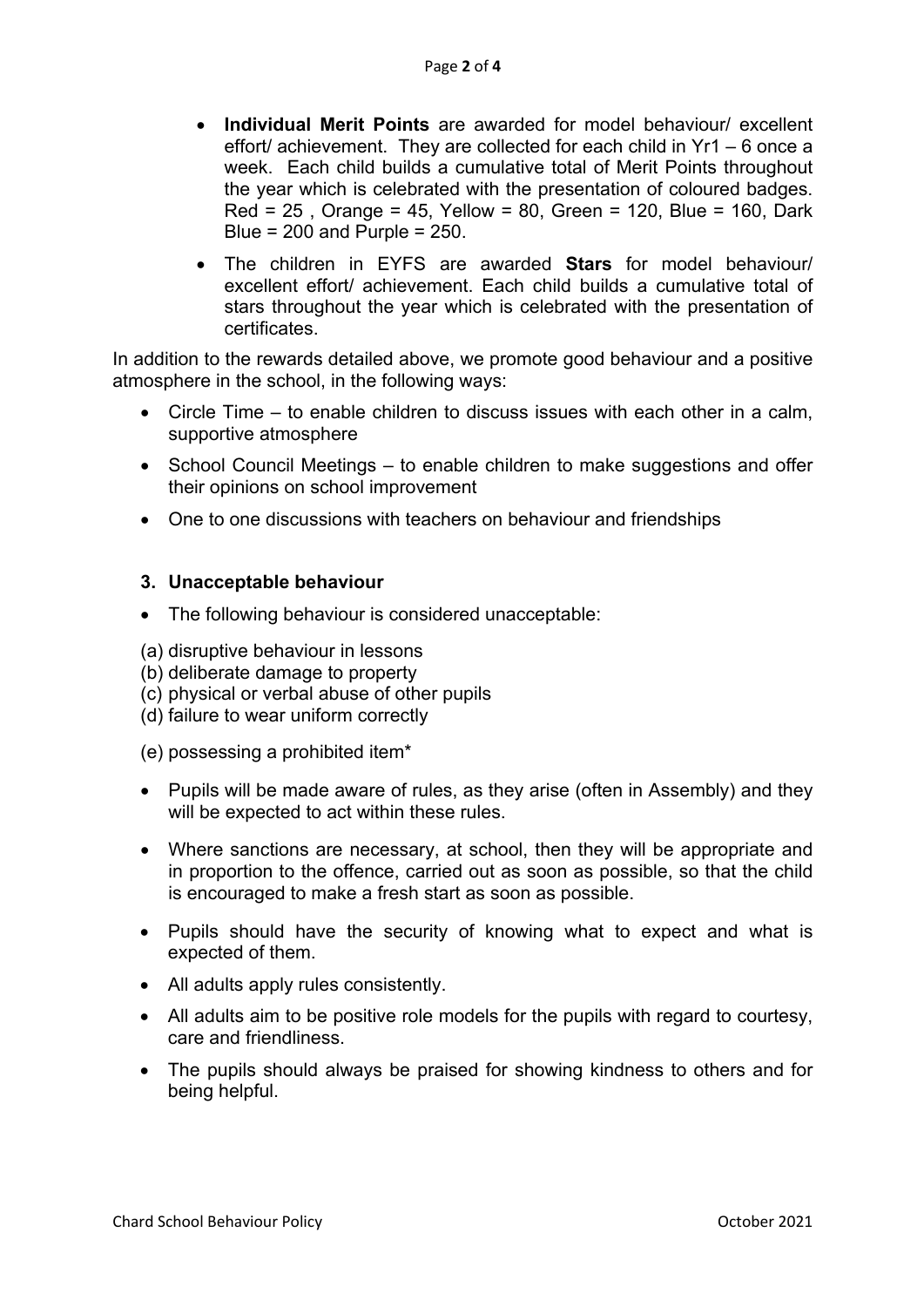## **Sanctions for poor behaviour**

When a pupil does behave in an unacceptable way, the school employs a number of sanctions to enforce the behaviour policy and to ensure a safe and positive learning environment. We employ each sanction appropriately to each individual situation.

- A pupil who has misbehaved will be given adult support in guiding him/her to understand what was wrong with the behaviour and to work towards a better pattern. The adult will need to have regard to the pupil's age and level of understanding.
- It should always be stressed that it is the behaviour that is unacceptable, not the pupil.
- Parents will be informed if persistent or serious problems arise.
- 1. Staff present at the time of infringements should deal with the problem appropriately and immediately. If this incident requires intervention by SMT an 'Incident Form' is completed by the member of staff first on the scene.
- 2. Pupils will be miss one playtime with SMT for breaching the rules for a minor incident and two days of playtimes for a more serious incident. The purpose of this time is to reflect upon their behaviour and share their learning from the incident. An apology will be given to the child and or member of staff concerned before the child returns to their learning.
- 3. There is an "on report" system whereby a pupil has to report to each member of staff who teaches them at the end of a lesson and at the end of each break period, for a written comment on work and behaviour. These are shown to the Head at the end of each day and taken home to be shown to parents, who have to sign and make comments if necessary, before being brought back to the Head the next day. This sanction will only be used for persistent poor work or extreme behaviour and will be linked to a specific problem, e.g. meeting deadlines, low quality of homework, unacceptable behaviour, etc. Comments should then be specific to the problems.
- 4. Parents will be informed about misdemeanours, whenever necessary.
- 5. In the case of persistent or extreme lapses of behaviour, the Head would contact parents for a discussion on the child's future welfare and any sanctions that may be necessary. Suspension or exclusion can be used, as a last resort. In the case of a pupil who is found to have made malicious allegations against a member of staff, the Head would consider whether to apply an appropriate sanction, which could include temporary or permanent exclusion.
- 6. The Head keeps a record of all incidents relating to poor behaviour.

\*The DfE document of 2014 states that Heads and members of staff authorised by them have a statutory power to search pupils or their possessions, without consent, where they have reasonable grounds for suspecting that the pupil may have a prohibited item. Prohibited items are: